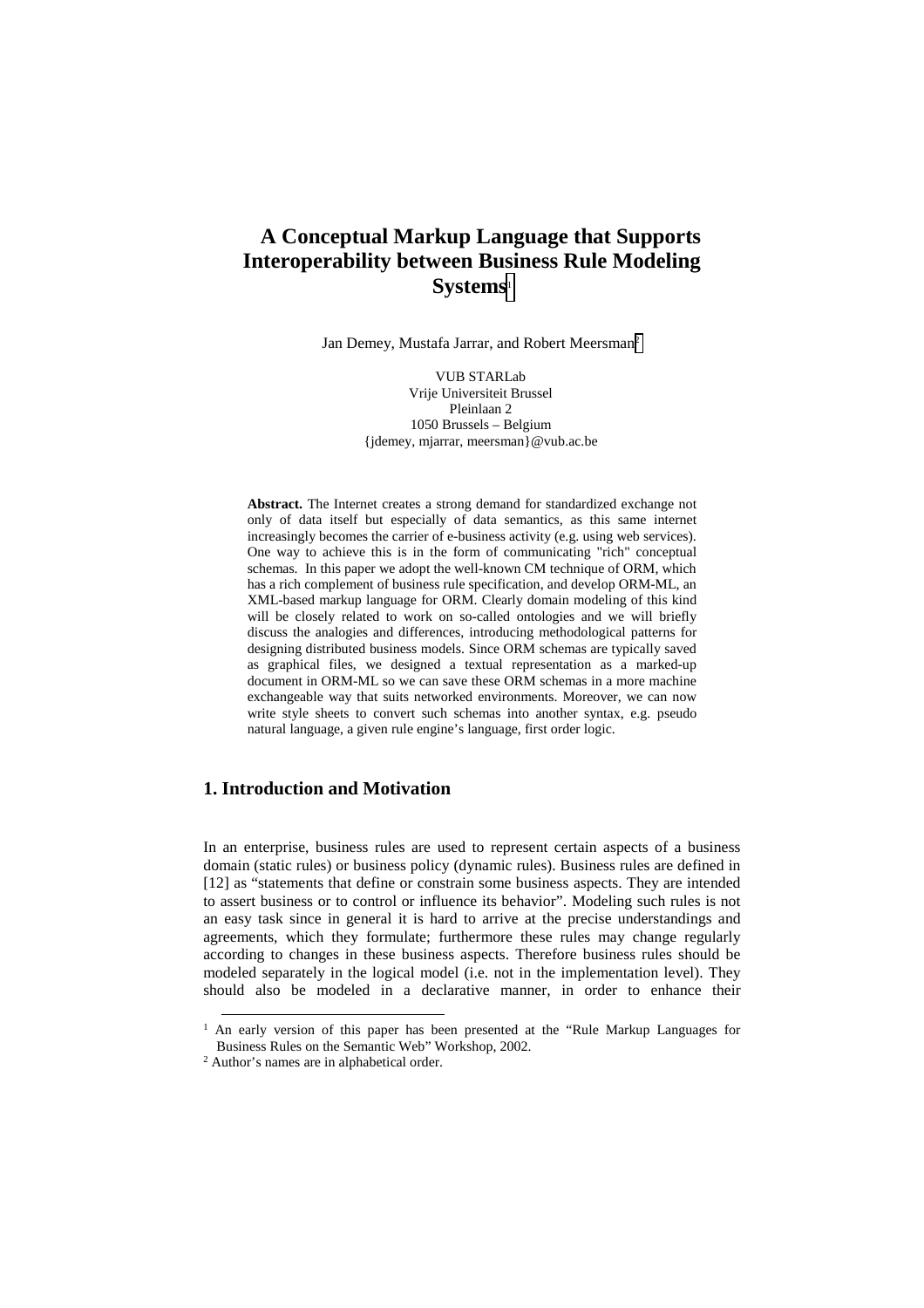maintainability and reusability [10]. Furthermore, as the volume and spread of networked business enterprises grow, especially in an open environment as the web, business rules play an important role, because agents need to exchange data and transactions according to a shared and agreed set of business rules without misunderstanding. In short, the modeling of business rules should be done at a conceptual level, and in a language that is expressive enough to capture the business complexity [22], but should also be easy and suitable for e.g. business analysts (often non-computer experts) to build and maintain.

Conceptual modeling techniques became especially well known and successful as the basis for graphical CASE tools for building information systems (IS). Many such conceptual modeling techniques exist, for example EER, ORM, the UML, by now often described in classroom textbooks [19][5][15][25]. Conceptual modeling intends to support the quality checks needed before building physical systems by aiming at the representation of data at a high level of abstraction, and therefore acquire a high degree of, often implicit, semantics. This implicitness translated in a requirement for CASE tools to interpret these conceptual specifications representing complex structures and rules (constraints) that must hold on these structures. Also queries and updates may (conceivably) become expressed at a conceptual level, requiring interaction with conceptual structures rather than their implementation (such as relational databases). NIAM [25] is based on an analysis method for natural language, the query and constraint language RIDL [24][16] was developed for this purpose; similarly for ConQuer [3] for NIAM's successor methodology ORM [15].

Using ORM for modeling business rules at a conceptual level has been proposed by e.g. [22][23][14] as a powerful and expressive approach. Indeed, ORM has critical features for this task and it has easy and expressive capabilities in its graphical notation and verbalization possibilities, as will be exploited in the system described in this paper.

In the autonomous, distributed and heterogeneous environment of the internet, there's a strong demand for the exchange of conceptual schemas to be formalized and if possible standardized, since the target application may have a different interpretation or use of a conceptual schema's "surface semantics" (e.g. an EER diagram's topology and linguistic labels, stripped of its geometrical data). Therefore it is very important that the original schema is transcribed (a) as faithfully as possible and (b) in an as standard way as possible, to allow in this way a maximum of flexibility for the target application. Examples of such target applications could be other CASE modelers (even using other meta models), verbalization tools, applications possessing and exploiting "orthogonal" semantics such as spatial, multimedia and temporal databases, or just plain defining formal "semantic" communication protocols as will be needed for the establishment of smart web Services on the so-called Semantic Web [4], [11] operating as the future literally *meaningful* infrastructure for e-commerce and e-business, both at the business to business (B2B) and at the business to customer (B2C) levels.

The format of conceptual models in an ORM CASE tool is usually proprietary and ad-hoc, therefore unsuitable to be exchanged or shared between business agents. Often ORM tools (e.g. Microsoft's VisioModeler®) only generate files for internal use that contain the graphical notation of the conceptual models. Therefore as a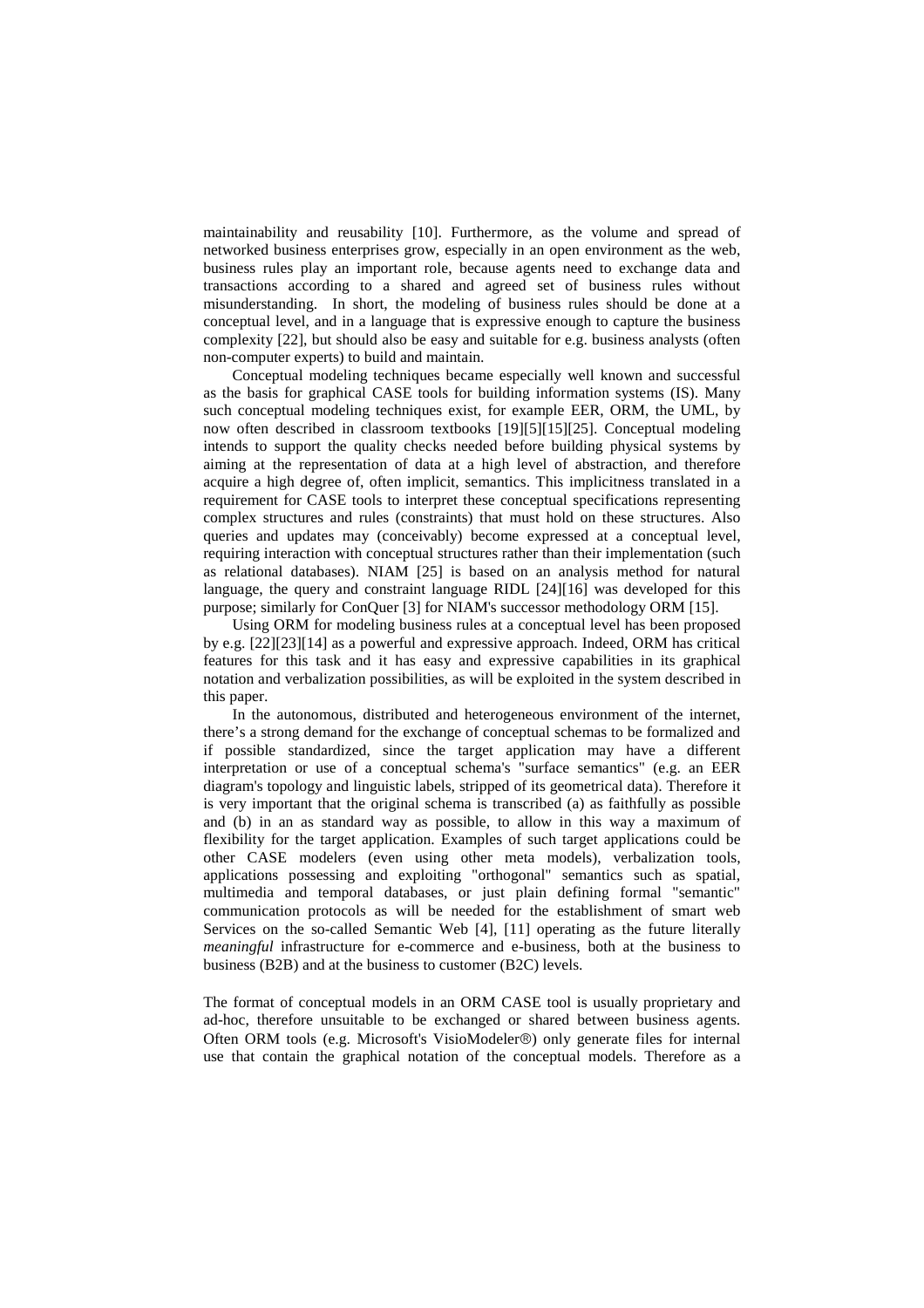solution we present in this paper an XML-based ORM markup language (ORM-ML, its complete grammar defined in the XML Schema in [13]). This markup language enables exchanging ORM models *including* ORM-syntax business rules.

To facilitate validation for example, or just to provide formal —and consistent documentation, we also developed a *verbalization style sheet* for ORM-ML documents that allows presenting the facts and the rules in pseudo natural language sentences. Related work on Markup languages for Semantic Web rules can be found in [6] and [20].

We have chosen ORM for its rich constraint vocabulary and well-defined semantics (as did e.g. [9] in an earlier paper) and to use XML Schema to define this communication "protocol" for conceptual schemas seen as XML document instances (for their syntaxes, see [26] [27]). In doing this we chose to respect the ORM structure as much as possible by *not* "collapsing" it first through the usual relational transformer that comes with most ORM-based tools (or UML, or EER tools for that matter —after all, these tools were all conceived mainly to build database schemas for in-house use…).

It is fundamental as well as illustrative of our approach to emphasize the distinction between ORM-ML —subject of this paper— and the related and interesting work that has been reported in [9] using ORM to design XML document *instances*, i.e. which contain instance data described in XML using XML Schema language. In fact, similar to the "classical" use of ORM to generate a relational database schema, in [9] a method for using ORM to design XML Schemas is described, which by definition allows any XML document which may contain such data to be validated against the generated XML Schema. In other words, the syntax of the data in the XML document is modeled using ORM, but this syntax (in this case an XML Schema) is no longer that of an ORM model.

On the other hand, in our approach ORM-ML represents ORM models textually, and the syntax of the resulting model is marked-up by XML tags' syntax (i.e. XMLbased structured text document). Therefore the content of this XML document is exactly equivalent to the input ORM model, except for the geometrical information (e.g. shapes, and its positions). The latter could be considered as graphical information of an ORM *diagram*. We therefore defined an XML Schema that can act as a grammar to any ORM-ML document, see Section 3. For the benefits of doing so, see Section 2. In short, the distinction between ORM-ML, and using ORM to generate XML Schema, is that the output document in ORM-ML is a text representation of the ORM model itself, while in the earlier approach the output document is a *transformation* from ORM model to an XML Schema *instance*, which is no longer "ORM".

As a further clarification one might consider the ORM Meta schema in Section 4: its populations are ORM schemas, which our algorithm transforms into ORMmarked-up XML documents. If one would map this same meta schema through the algorithm of [9], the output XML Schema will be a close cousin to our XML Schema in [13]. Comparing the appendix with the example of [9], note also that in our approach the ORM diagram's linguistic elements (names of LOTs, NOLOTs, etc.) stay at the level of string values, emphasizing their flexible instance status while for Bird, Halpin et al. these names become XML tag names, reducing the flexibility by "freezing" them in the generated XML model.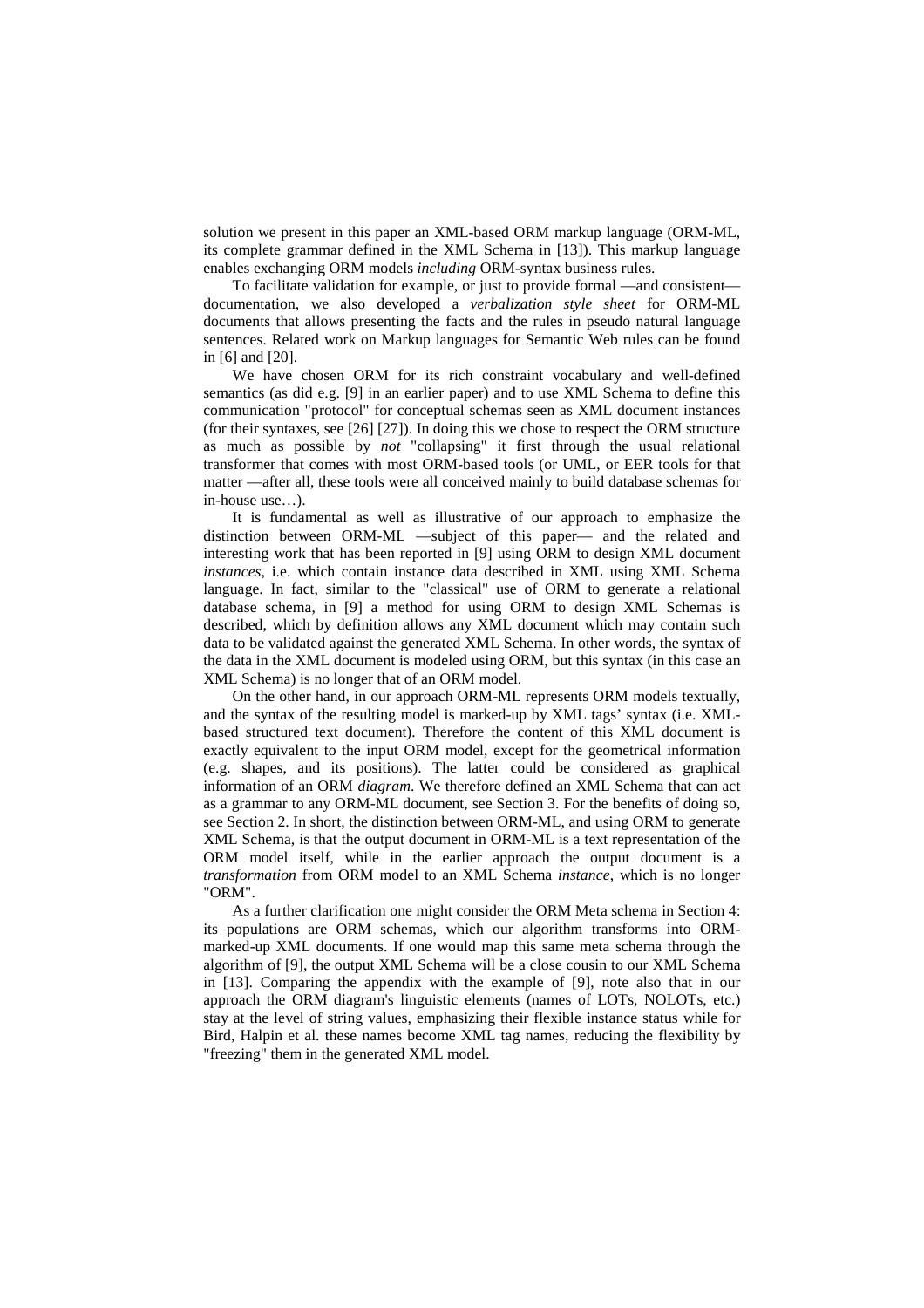**Structure of the Paper:** In § 2, we discuss modeling patterns and principles of ontologies, and differences between business rules and ontology rules. § 3 gives a bird's eye introduction to ORM, emphasizing distinguished features of ORM for business rules modeling. § 4 presents ORM-ML and includes a note about the verbalization of ORM-ML files. An algorithm to construct an ORM-ML file from an ORM schema instance (stored in the ORM Meta Schema) is presented in § 5. In § 6 we draw some conclusions including a discussion on some of the perceived advantages of a conceptual schema markup language.

## **2. Business Rules, Ontology Rules, and the Semantic Web.**

The conceptual modeling of a business' domain knowledge using entities, concepts, objects… and their associated events and governing rules has typically always been performed "individually" for the purpose of a given business' application and needs. Modeling domain knowledge "independently" of its application is the subject of the emerging theory and practice of so-called *ontologies*, but it stands to reason that some of the underlying principles and techniques must be in common. We therefore briefly clarify some of the distinctions between the modeling levels of business rules vs. ontology rules for environments like the Semantic Web [4]. An *ontology* in its most general definition is a set of (usually intensional) logical axioms that want to specify or approximate a conceptualization of a certain (e.g. business) domain. Such logical axioms are rules that therefore, typically at the type level, constrain the intended meaning (interpretation) of certain aspects of reality. By representing the semantics in a formal way, agents can share and commit to them, in order to interoperate to exchange data and transactions without misunderstanding. Note that ontologies are somewhat more "subtle" knowledge representations than an information system's data model, which always is "purely" at the type level. In particular they should be sharable, viz. IS-instance (application) independent, but may also refer to relevant "instance concepts" such as "'Euro', 'MasterCard', 'Belgium', etc. Ontologies are more than a mere taxonomy of concepts, since they may contain richer relationships such as "partOf', 'shippedVia, 'OrderedBy', etc.".

As defined in § 1, business rules are intended to constrain or represent a certain aspect of a business domain or policy, thus a similarity also appears between ontology rules and business rules. But notice that business rules will be changed according to the business policy, which changes regularly, and which mostly belongs to one or a few number of enterprises, while ontology rules are more generic and thus more stable, and are intended to be shared by a large number of applications. In short and as a methodological pattern, ontology rules represent a higher level of abstraction than business rules which themselves are on a higher level than the logical and the implementation level.

Linking a business' rules to ontology-based business rules involves aligning (referencing, linking) the concepts and the relationships involved with concepts and relationships of an existing domain ontology. By doing so, the shared understanding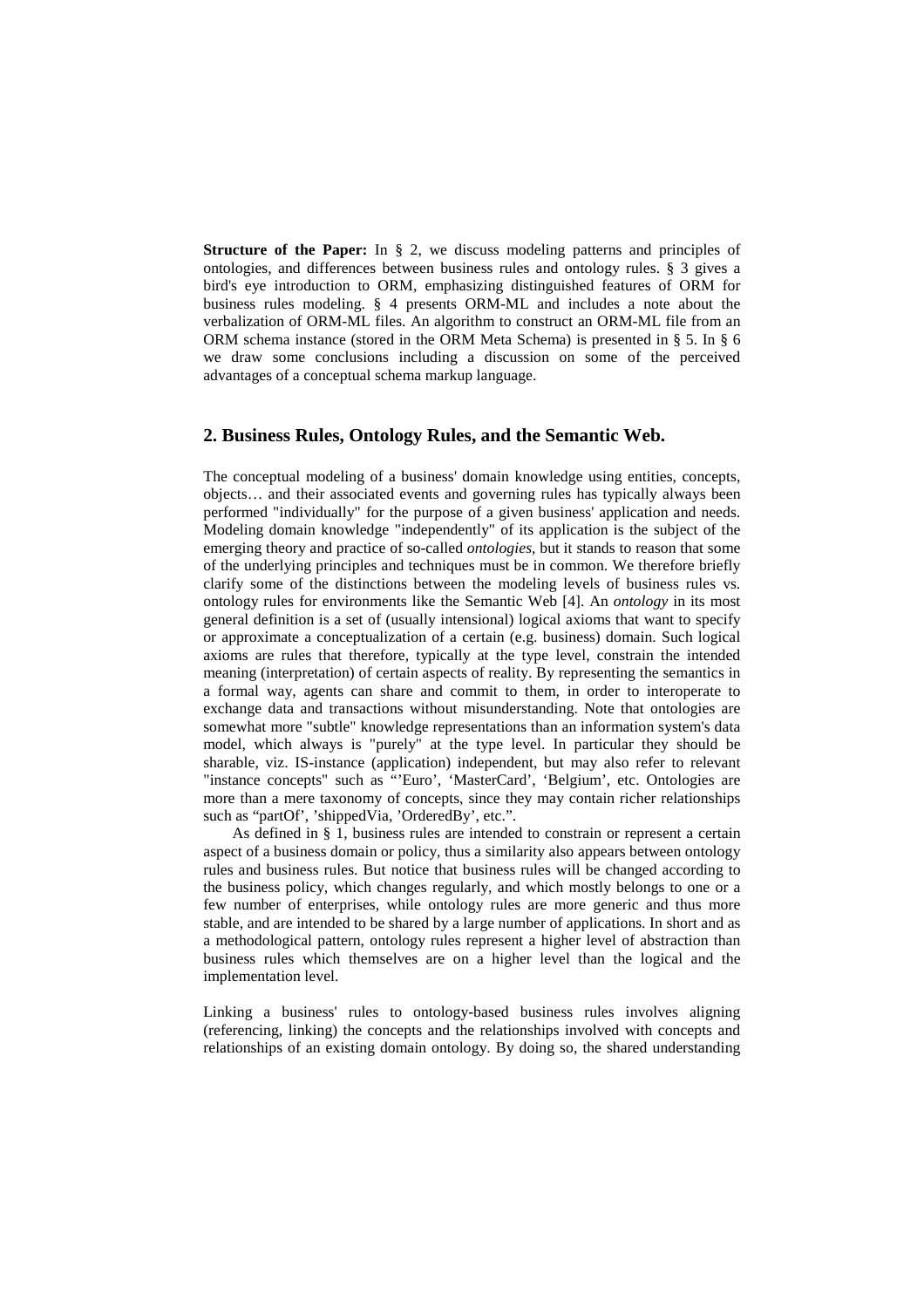(*semantics*) of the business rules will be improved and thus their reusability will be enhanced as required in open environments such as the (semantic) web.

## **3. ORM for Modeling Business Rules**

In this section we briefly present the modeling principles and capabilities of ORM in terms of modeling requirements for business rules.

ORM was originally intended for modeling and querying databases at a conceptual level where the data requirements of applications need to be represented in a readily understood manner, thus enabling non-IT professionals to assist the modeling, validating, and maintaining processes. ORM offers a number of possibilities for managers, analysts, or domain experts to be involved in the modeling of entity types, domain constraints and business rules by using their own terminology. It is perhaps worthwhile to note that ORM derives from NIAM (Natural Language Information Analysis Method), which was explicitly designed to be a stepwise methodology arriving at "semantics" of a business application's data based on this kind of natural language communication.

ORM has an extensive and powerful graphical notation for representing a domain in a declarative manner as a network of elementary facts and their constraints. Elementary facts are represented in terms of *object types* that play *roles*. This graphical representation can be fairly easily re-verbalized into statements in pseudo natural language in a structured and fixed syntax. Therefore business rule modelers could represent a business policy either graphically or textually or both, which will in general improve, simplify, help to validate, and therefore speed up the modeling process.

Modeling business rules requires an expressive modeling language in order to capture the business complexity. For this, ORM allows representing information structures in multiple ways as unary, binary, as well as n-ary facts. It has a sophisticated object type system that distinguishes between representations of lexical and non-lexical objects, and has strict "is a" relationships with "clean" multiple inheritance as in frame systems ([17]). ORM has an *a priori* given set of static and certain dynamic constraint types and derivation rules that turned out to be suitable and expressive enough to cover a significant part of the needs emerging from enterprise modeling. Such constraints and rules include classical ones such as uniqueness and mandatory roles, as well as less common ones such as subset, equality, ring, derivation and/or stored rules, etc. Rules that do not fit into one of the predetermined rule categories can be formulated using a suitable general-purpose constraint language such as RIDL ([18], [24], [16]).

ORM has well-defined semantics, and the specified facts and constraints can easily be mapped into e.g. first order logic [7]. The finiteness and selection of the set of predetermined constraint types permitted the development of formal validation and consistency analysis tools that check the correctness and the consistency of specified business rules ([8]).

Other advantages include the automated transformation of an ORM business schema into a normalized relational database schema ([8], [15]). This is partially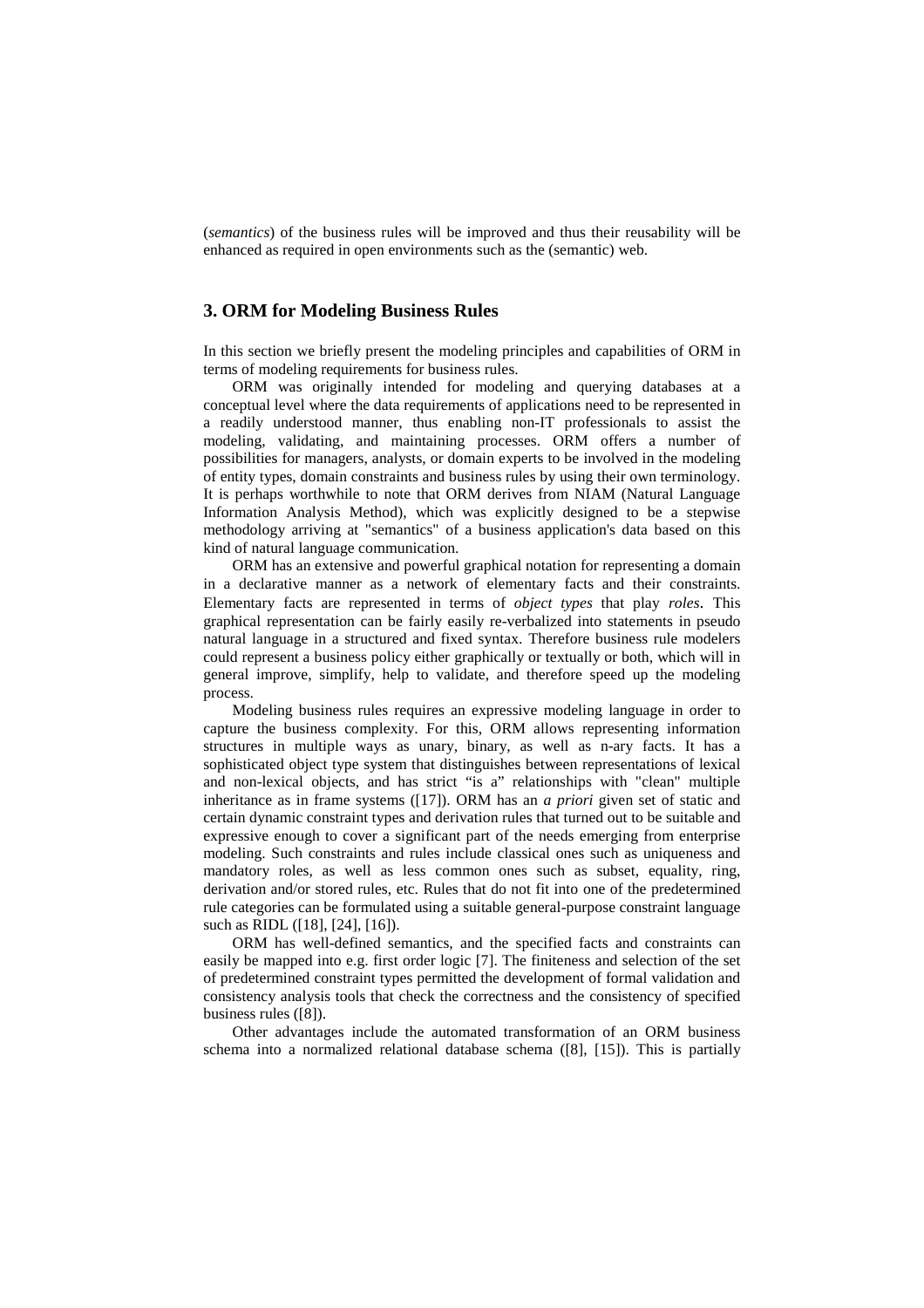supported by modern ORM CASE tools such as Microsoft's Visio2000 Architect, VisoModeler, and more fully by the earlier InfoModeler tool [1].

**A small Example of an ORM Schema Diagram:** 



 **Employee gets Salary from Department and Personnel cost = Sum(Salary)**

**Fig. 1.** Example ORM Diagram

On an ORM schema, Object types are shown as named ellipses, with their *reference schemes* in parentheses. Logical predicates (fact types) appear as named sequences of roles, where each role appears as a box. Roles are connected by line segments to the object types that "play" them.

In the Fig. 1, the object types are Employee, Department, Director, Salary and Personnel Cost. Personnel cost and Salary are referenced by an amount of \$, Department by a department name (DepName), Employee by an employee number (EmpNo). The arrow connecting the object types Director and Employee denotes an is-a (strict subtype) relationship from Director to Employee. The predicates and subtype link are verbalized as follows: *Employee reports to Director and Director supervises Employee*; *Director is\_a Employee*; *Employee gets Salary from Department*; *Director is head of Department and Department is headed by Director*; *Department has Personnel cost and Personnel cost is of Department*.

In what follows, we briefly name and explain the constraints occurring in the diagram, in fact by giving an (approximate) verbalization for an example occurring in Fig.1. For other types of ORM constraints, we refer to [24] or [25]; the notation and definitions in this paper will be taken from [15].

Black dots indicate a *mandatory role* constraint. Verbalization in Fig.1: *each Director is head of at least one Department*. The arrow-tipped bars above the roles are uniqueness constraints. E.g. *each Department is headed by at most one Director*. Uniqueness constraints can span more than one role, indicating that any combination that instantiates these roles should be unique. E.g. for the predicate *Employee gets Salary From Department*, there holds *each Employee gets at most one Salary from a <i>his]* Department. An arrow between two predicates indicates a subset constraint between the roles involved: *each Director [who] is head of a Department also works\_for that Department*. A circle above a predicate indicates a *ring constraint*. In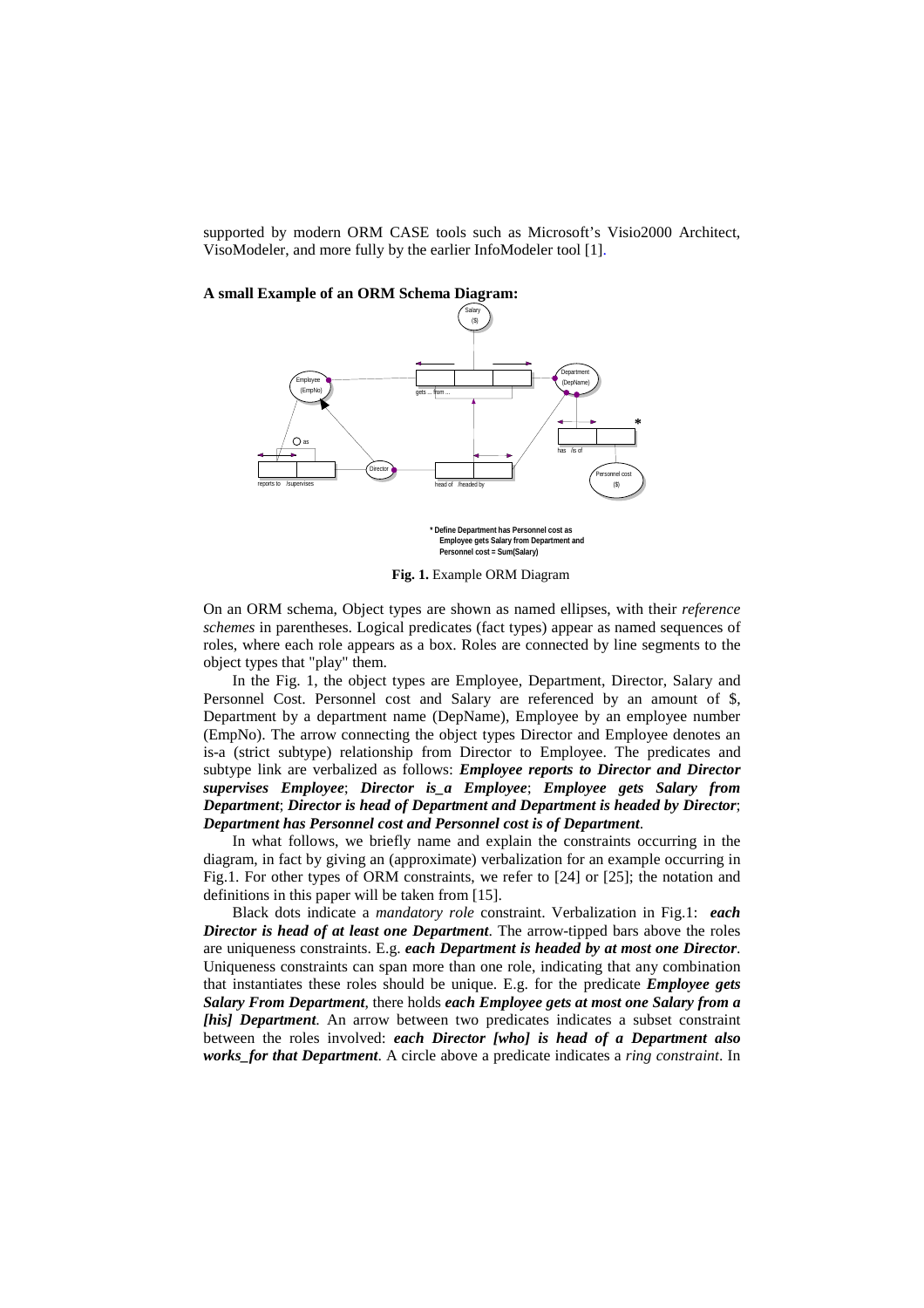the figure the circle marked with 'as' indicates an *asymmetric* ring constraint: *if an Employee reports to a Director* (who is also an Employee**),** *then [his] Director must not report to this Employee*.

Finally, an asterisk beside a predicate indicates that we have a *derived fact type*. The derivation rule is then included elsewhere, linked to the schema. In Fig.1, define *Personnel cost for a Department* as sum of all *Salaries of Employees received\_from that [their] Department*. Instances of derived facts may be considered *stored* (i.e. precalculated at compile time and maintained by updates) or *interpreted* (i.e. computed on-the-fly when needed).

### **4. ORM-Markup Language**

The ORM conceptual schema methodology is fairly comprehensive in its treatment of many "practical" or "standard" business rules and constraint types. Its detailed formal description, (we shall take ours from [15]) makes it an interesting candidate to nontrivially illustrate our XML based ORM-markup language as an exchange protocol for representing ORM conceptual models. In this section we describe the main elements of the ORM-ML grammar and demonstrate it using a few selected elementary examples. A complete formal definition of the grammar for this ORM-ML as an XML Schema instance can be found in [13]. It follows that an ORM Schema when formulated in ORM-ML must be valid according the defined XML Schema. A more complete example is provided in the appendix.

ORM-ML allows the representation of any ORM schema without loss of information or change in semantics, except for the geometry and topology (graphical layout) of the schema (e.g. location, shapes of the symbols), which we however easily may provide as a separate *graphical style sheet* to the ORM Schema (not added in this paper).

We represent the ORM document as a one node element called ORMSchema, which consists itself of two nodes: ORMMeta and ORMBody. As a header to an ORM document, and to illustrate the "ORM Schema Document" (instance) nature of the described schema, ORMMeta node includes *metadata* about the ORM *document* using the 16 well-known Dublin Core Meta Tags [RFC2431]; an example of their use appears in Table 1 below.

**Table 1.** Example of an ORMMeta Node in an ORM-ML File

| $\ldots$ < $\alpha$ RMMeta>                                           |
|-----------------------------------------------------------------------|
| <dc:title>ORM-ML example</dc:title>                                   |
| <dc:creator>Jan Demey</dc:creator>                                    |
| <dc:description>A complete example of an ORM-ML file</dc:description> |
| <dc:contributor>Mustafa Jarrar</dc:contributor>                       |
| <dc:contributor>Robert Meersman</dc:contributor>                      |
| $\langle$ /ORMMeta>                                                   |
|                                                                       |

The ORMBody node consists of at most these five different kinds of (meta-ORM) elements: Object, Subtype, Predicate, Predicate\_Object and Constraint.

We adopt in the sequel the ORM modeling technique as defined in [15] except for some minor nomenclature and notation differences, argued in more detail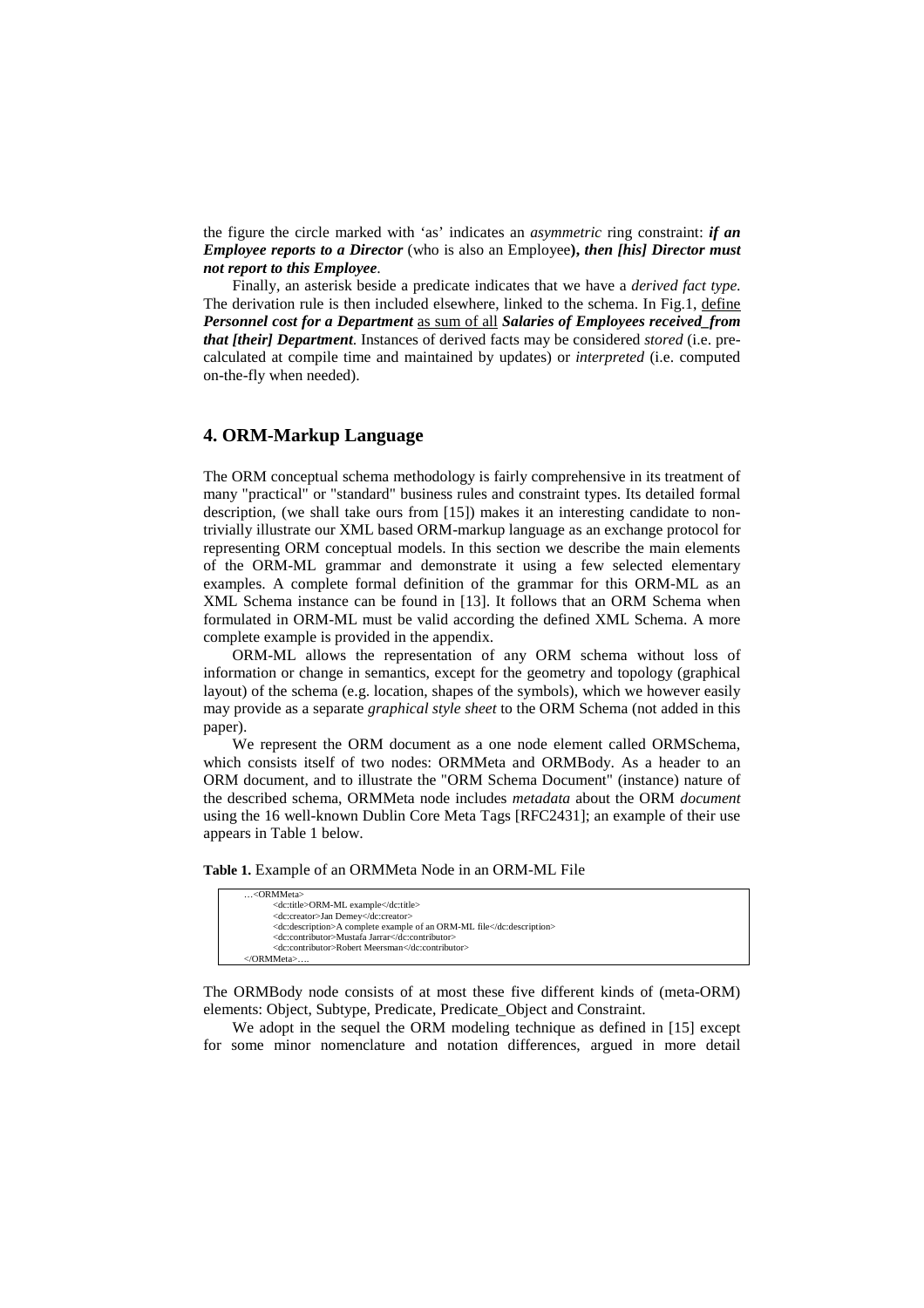elsewhere, which add some additional abstraction and precision. Object elements are abstract XML elements and are used to represent Object Types. They are identified by an attribute 'Name' which is the name of the Object Type in the ORM Schema (see the figure in Example 2). Objects might have some Value or ValueRange elements, which are used for *value constraints* on the Object Type (not present in Fig.2). A ValueRange element has 2 attributes: *begin* and *end*, with obvious meanings. Objects are implemented by two XML elements: LOT (Lexical Object Type, called Value Types in [15]) and NOLOT (Non-Lexical Object Type, called Entity Types in [15]). LOT elements may have a *numeric* attribute, which is a boolean and indicates whether we deal with a numeric Lexical Object Type. NOLOT elements have a boolean attribute called *independent*, which indicates whether the Non Lexical Object Type is independent (see [15] for definitions). NOLOT elements may also have a *reference* element. A reference element would indicate how this NOLOT is identified by LOTs and other NOLOTs in a given application environment. A reference element has 2 attributes: ref name, the name of the reference and numeric, a boolean to indicate whether it is a numeric reference.

### **Example 2.**



**Fig. 2** Table 2. ORM-ML representation of Fig. 2

*Subtype* elements are used to represent subtype relationships between (non-lexical) object types. A subset element is required to have two attributes: parent and child, which are references to object elements (see Example 3).

### **Example 3.**



Predicates consist of at least one Object\_Role element. Such an element contains a reference to an object and may contain a role. They actually represent the rectangles in an ORM schema. Every Object\_Role element needs a generated attribute 'ID' which identifies the Object\_Role. By using this ID attribute, we can refer to a particular Object Role element in the rest of the XML document, which we will need to do when e.g. we define constraints.

Predicates can have one or more rule elements. These elements can contain extra rules that are defined for the predicate.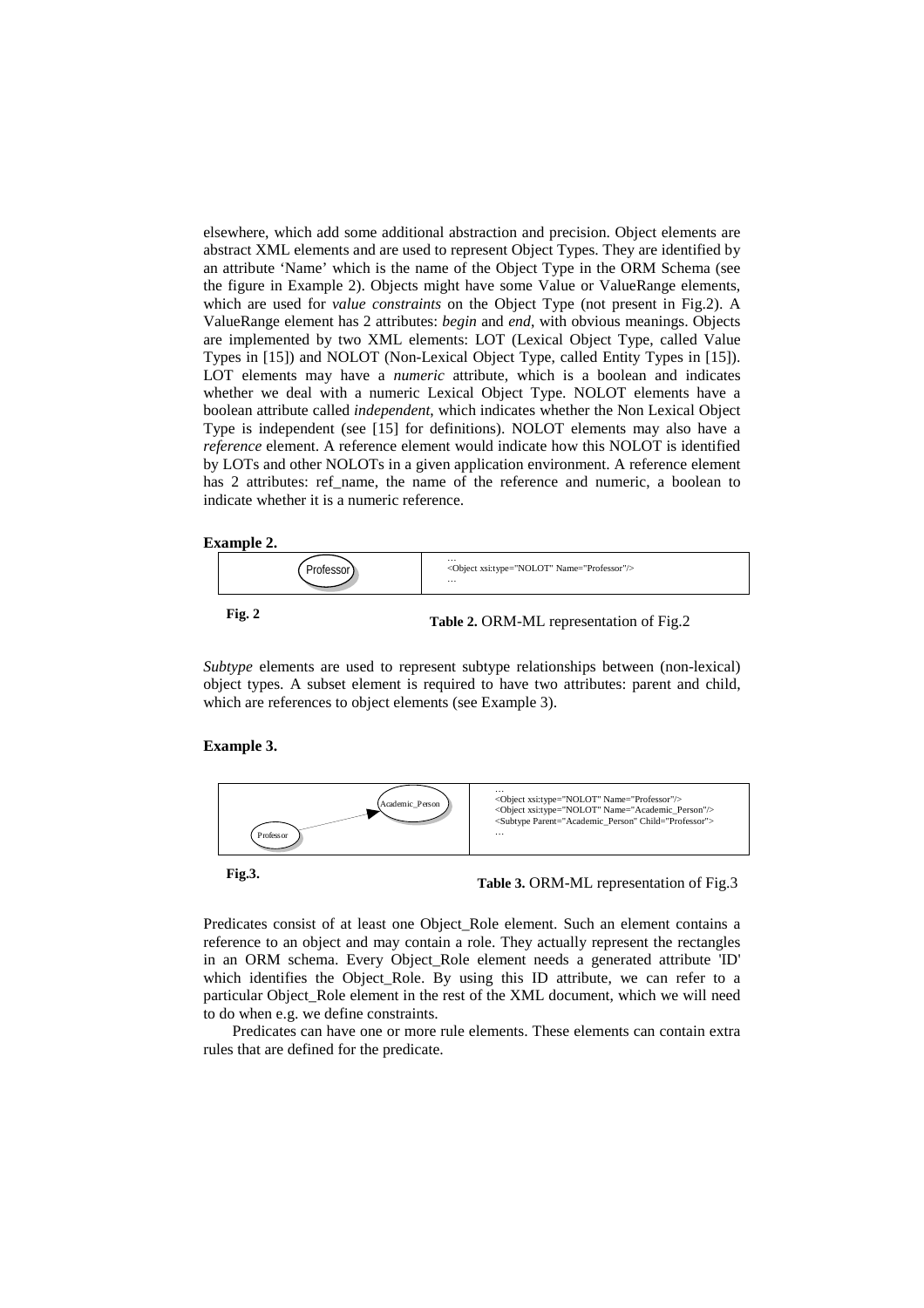Predicates also have two boolean attributes that are optional: '*Derived*' and '*Derived\_Stored*' which indicate whether a predicate respectively is derived, or derived and stored, or not.

**Example 4.** This example shows a simple binary predicate as in fig 4, and how it is represented in ORM-ML in Table 4.



**Fig.4. Table 4.** ORM-ML representation of Fig.4

Predicate\_Objects are actually objectified predicates, which are used in nested fact types. They contain a predicate element and have an attribute called 'Predicate\_Name'. So in fact they are merely a predicate that has received a (new) object type name. In building Object\_Roles, the Predicate\_Name can be referenced. In this way we build predicates that contain objectified predicates instead of object types. Example 5 illustrates the XML representation for nested fact types that this requires.

### **Example 5.**

This example shows the representation of a nested fact type as in Fig. 5.



# **Fig.5. Table 5.** ORM-ML representation of Fig.5

*Constraint* elements represent the ORM constraints. The Constraint element itself is abstract, but it is implemented by different types of constraints, viz. mandatory, uniqueness, subset, equality, exclusion, frequency, irreflexive, anti-symmetric, asymmetric, symmetric, intransitive, and acyclic constraints. As mentioned above, we use the ID-s of the Object\_Role elements to define constraints (except for value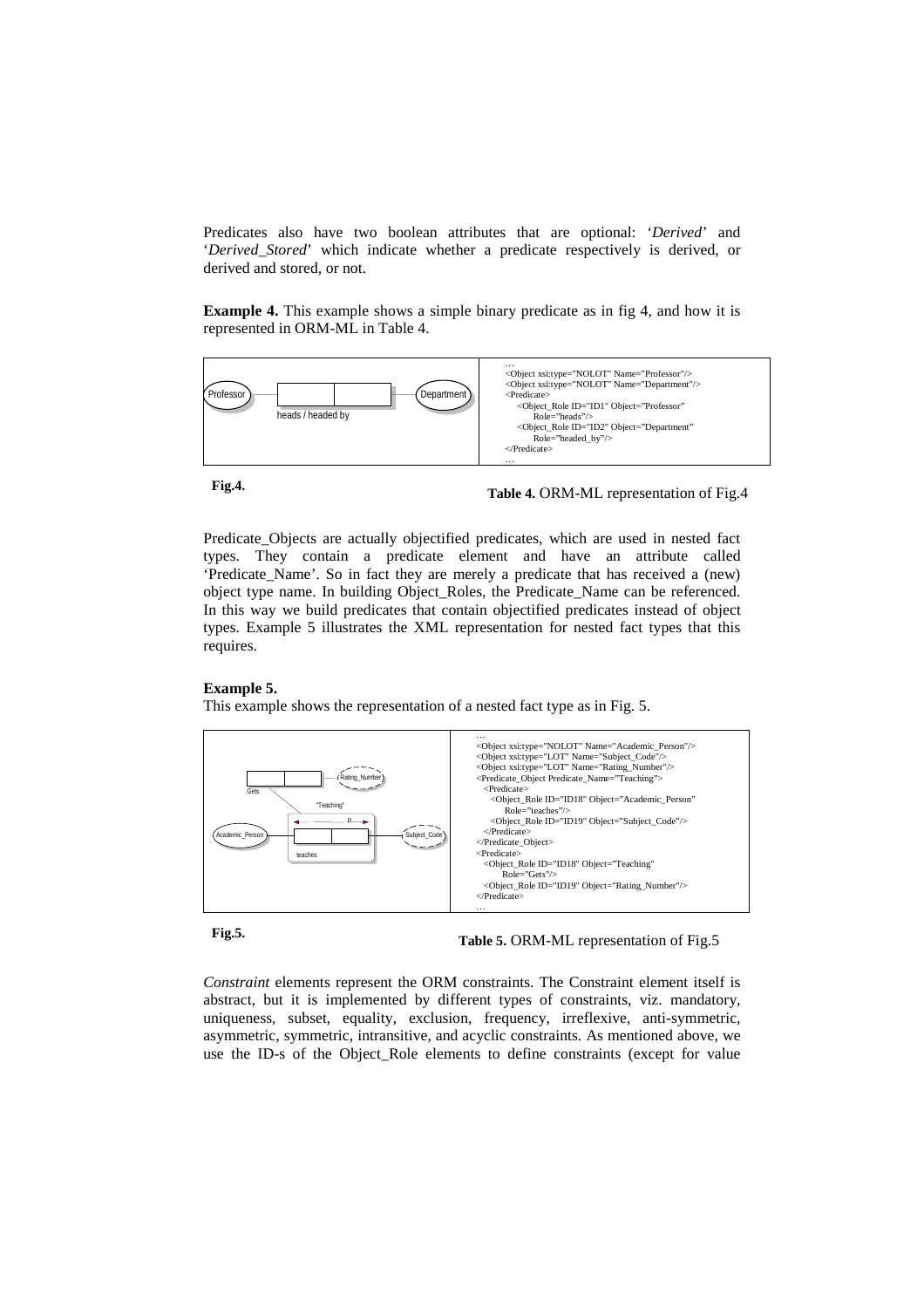constraints on an object type, because these constraints are defined in the corresponding object element).

Uniqueness and mandatory constraint elements possess only Object Role elements (at least one). These elements are the object\_roles in the ORM diagram on which the constraint is placed. In this way, there is no need to make a distinction between the ORM-ML syntax of "external" and "internal" uniqueness constraints (see [15]), or between mandatory and disjunctive mandatory constraints (see Example 6 below).

The representation for subset, equality and exclusion constraints is analogous, so we will only discuss them in general terms. Each of these latter constraints has exactly two elements that contain references to (combinations of) object\_role elements. For instance, to represent an equality constraint between two predicates, we create a subset element, containing 2 elements 'First' and 'Second'. In the first element we put references to the object\_roles from the first predicate, and in the second we put references to the object\_roles from the second predicate (see Example 6).

### **Example 6.**

This example shows the representation of the constraints from Fig. 6.





Fig.6. Table 6 ORM-ML representation of Fig.6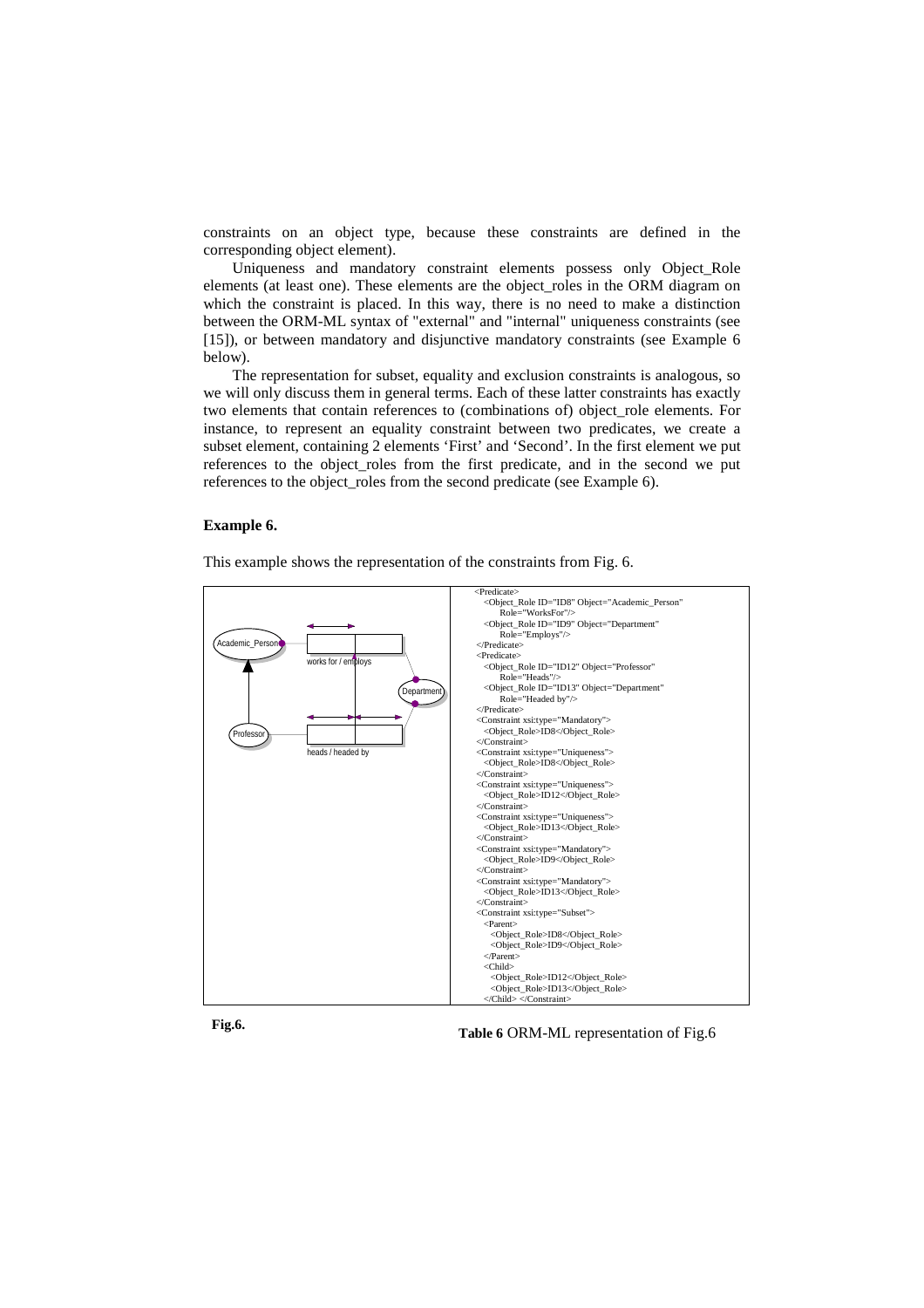Finally, *ring constraint* elements simply contain references to the object\_roles they are put on, and frequency constraints have two attributes: a reference to the object role the constraint is placed on and an attribute called 'Frequency' which contains the declared frequency number.

**A Note on Verbalization Style Sheets for Business Rules.** Verbalization of a conceptual model is the process of writing its facts and constraints in pseudo natural language sentences, which assumedly allows non-experts to (help) check, validate, or even build conceptual schemas. The ORM modeling tool "InfoModeler" supported a built-in feature for automatic verbalization of ORM Schema or part of it. In ORM-ML, generating such verbalizations from agreed templates (i.e. "template NL" syntax) parameterized over the ORM schema is done by building separate XML-based style sheets. Moreover, multilingual style sheets<sup>3</sup> also become easier by translating these template sentences into different languages, its parameter values (which come from the ORM schema) translated by a human or machine.

## **5. Generating an ORM-ML file from an ORM Schema**

XML being a computer-friendly language, it is of course not the ultimate purpose to write ORM-ML files by hand. Although it turns out relatively easy to do that, the goal must be to implement into existing conceptual modeling tools, ideally, a functionality like a "Save/Load as ORM-ML" dialog box. Because in general the repository format in which ORM (or other modeling method's) schemas are stored is proprietary or even "closed" inside the CASE tool's software, we will here just show in abstract terms the algorithm how to make the conversion, starting from a rather simplified *meta schema* for ORM given below (in ORM diagram itself, of course) in Figure 7. Remember that by the definition of Meta schema, individual ORM schema instances are considered to be stored "conceptually" in such a Meta schema in an obvious manner. After the customary application of a conceptual-to-relational transformation algorithm, its actual content is retrieved from the relational database of which the relational database tables were derived from this Meta schema (see [15], for theory and examples of this).

<sup>&</sup>lt;sup>3</sup> For ORM-ML, e.g. a multilingual verbalization style sheet was constructed in the authors' lab [ORMML], based on the XML Schema in [13], (but not discussed in this paper).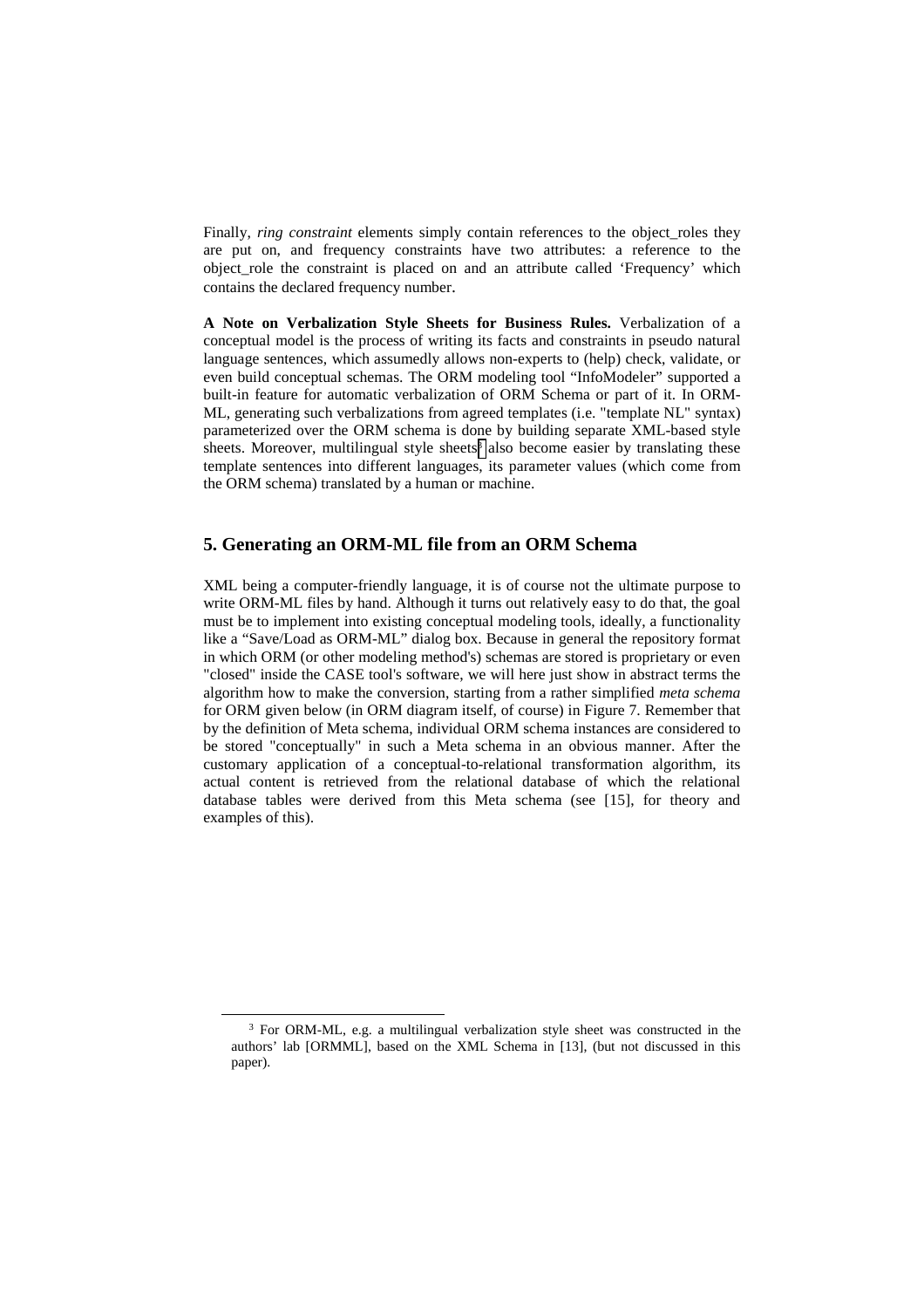



Suppose we store instances of this Meta schema in a relational database with the tables shown in figure 8.



**Fig.8.** 

Now we easily convert its contents to ORM-ML, for instance as follows (it will be useful to consult the appendix for a detailed illustration of its result):

### **Sketch of ORM to ORM-ML mapping algorithm**

(a) Obtain all *ObjectType* elements by a query **SELECT \* FROM ObjectType**. Each returned row will be one ObjectType, with as name attribute ObjectType\_name and as xsi:type attribute OTKind.

(b) Get predicates by issuing a query **SELECT** Role nr, Predicate nr, Object Type name, Role Label FROM Role ORDER BY Predicate nr, **Position\_nr**. Start a new *predicate* element, and append an *Object\_Role* element (attributes ID: Role\_nr, Object: Object\_Type\_name, Role: Role\_Label) for each row returned until the Predicate\_nr changes. When the Predicate\_nr changes, close the predicate element and start a new one. Repeat this until all returned rows are processed.

(c) For *Constraint* elements issue a query **SELECT C.Constraint\_nr, C.ConstraintType\_code, CR.Role\_nr from Constraint C, Constraint\_Role CR**  WHERE C.Constraint nr = CR.Constraint nr. Open a Constraint element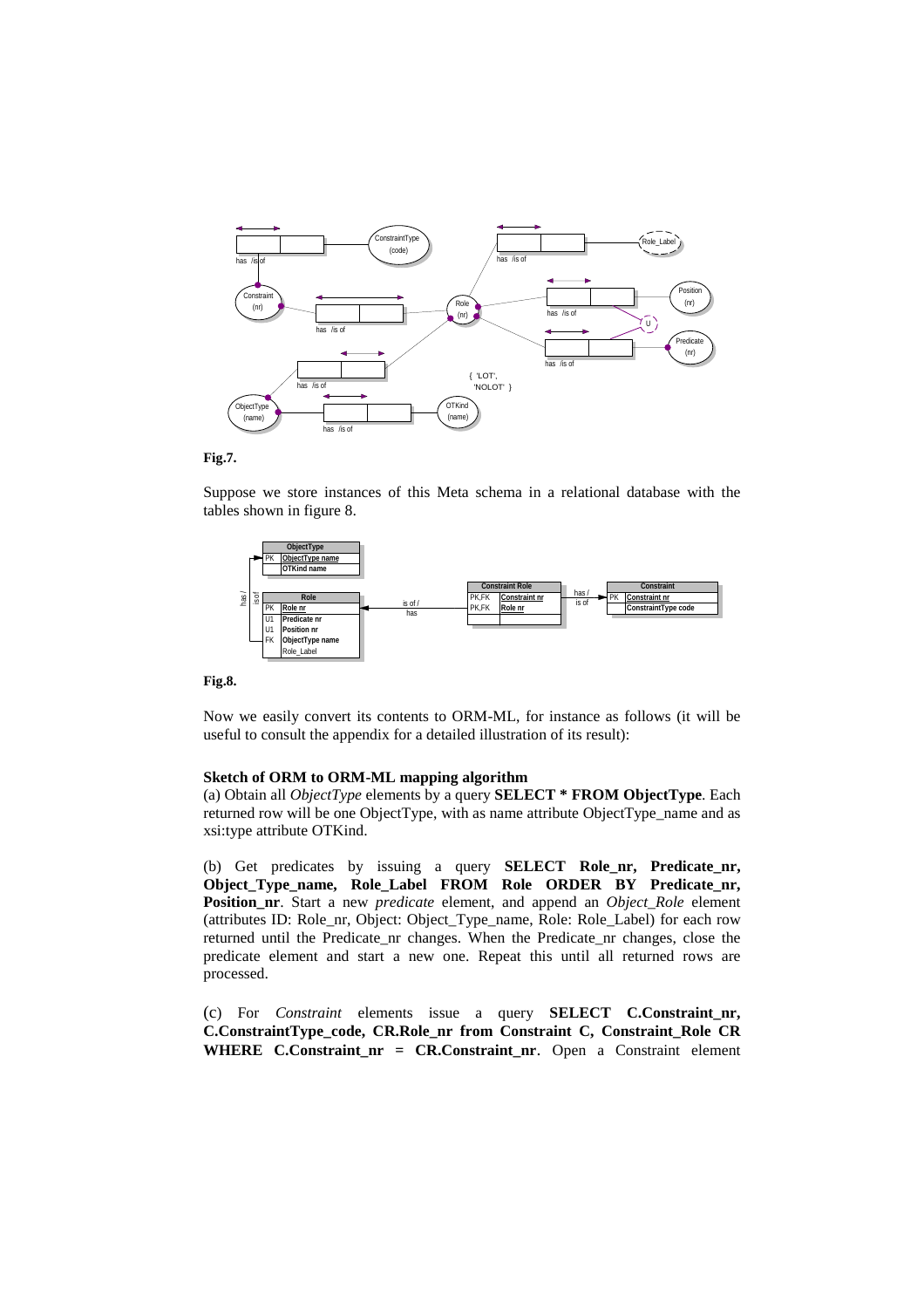(attribute type: C.ConstraintType\_code). Append an Object\_Role element (content: CR.Role nr) for each row returned until C.Constraint nr changes. When C.Constraint\_nr changes, close the Constraint element and start a new one until all returned rows are processed.

**Note.** Naturally one could specify the above algorithm also by directly "querying" the ORM Meta Schema in Fig. 7 itself, using a suitable ORM-based query language such as RIDL [18] instead of SQL. Although this would lead to a more compact (and "conceptual" specification, we lacked the space in this paper to present the (original) RIDL language, which may be downloaded from http://www.starlab.vub.ac.be/…-> RIDL\_User\_Guid.zip

# **6. Conclusion: some other advantages for ORM-ML, and future research**

In this paper we have explained how ORM could be used to design business rules. We have presented a way to save ORM schemas in an XML-based markup language. The main advantage of this markup language is that it is easy to exchange information. Like ORM-ML, any conceptual modeling approach could have a markup language, since by standardizing such a markup language several advantages are worth noting.

• *Helps schema integration and transformation.*

In information systems, it is in general easier to integrate or *align* the conceptual models of the systems than to materially integrate the logical or the physical internal representation of the system, as demonstrated by the literature on viewand schema integration (e.g. [21]). Therefore, ORM-ML as a standardized syntax for ORM models may assist interoperation tools to exchange, parse or understand the ORM schemas.

• *Interoperability for exchanging and sharing conceptual models over the Internet.*

Facilities are needed to share and exchange ORM conceptual models (not only business rules) in terms of a networked, distributed computing-driven, and collaborative environment, and to allow users to browse and edit shared domain knowledge over the Internet, intranets and other channels. A conceptual schema markup language provides a standardizable method to achieve interoperability among CASE tools that use that conceptual modeling technique.

• *Implementing a conceptual query language over the Web.*

In open and distributed environments, building queries should be possible regardless of the internal representation of the data. Query languages based on ontologies (seen as shared conceptual models) help users not only to build queries, but also make them easier, more expressive, and more understandable than corresponding queries in a language like SQL. Exchanging, reusing, or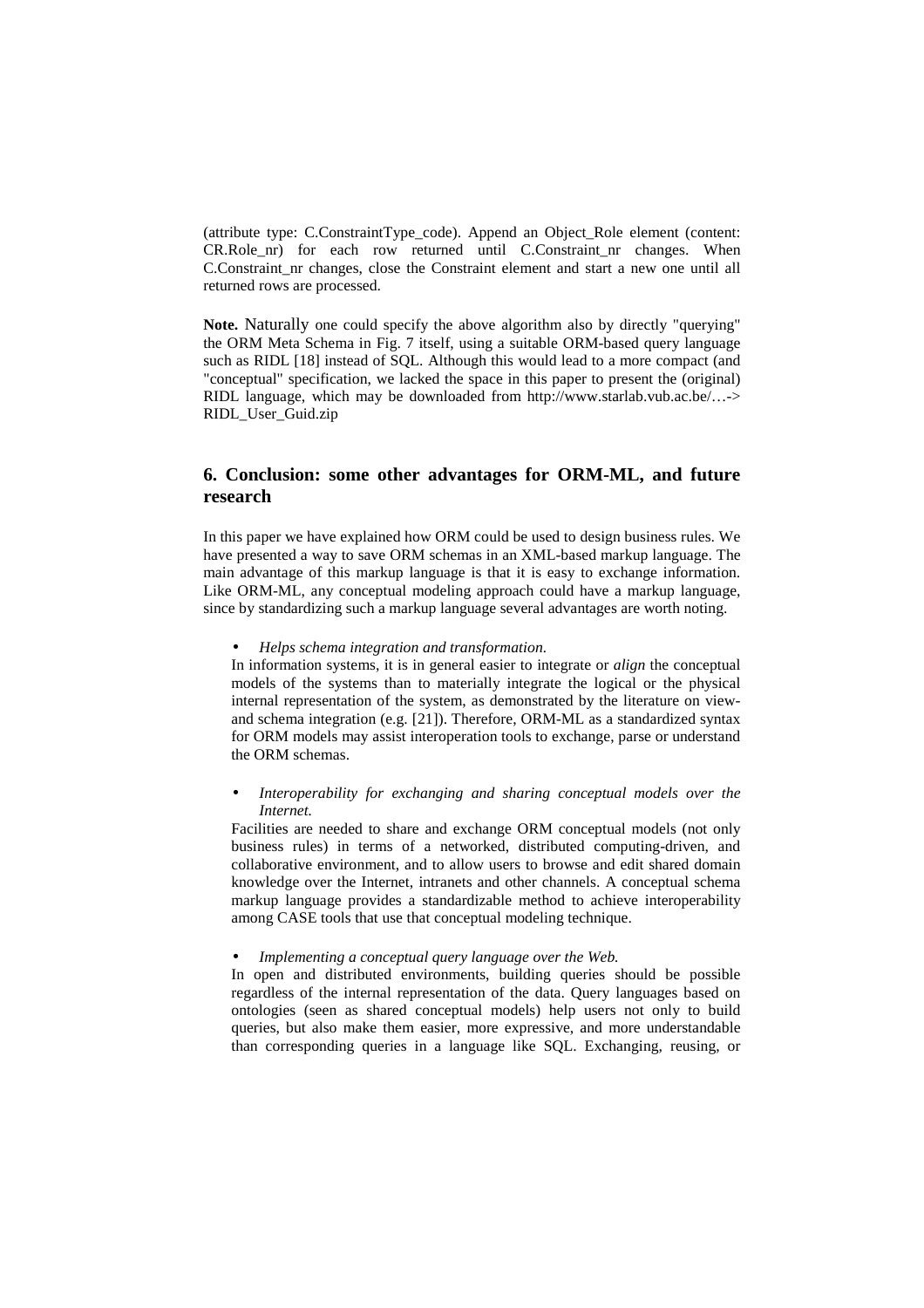sharing such queries efficiently between agents over the web is substantially facilitated by a standardized markup language. Consequently, ORM-based query languages (e.g. RIDL [24], [18], ConQuer [3]) would gain from ORM-ML by representing queries in such an exchangeable representation.

• *Building a standard style sheet to generate its formalizations.*

Generating verbalization style sheets for a given usage or need may require a certain kind of style sheets e.g. for first order rewriting formalisms of ORM-ML documents, or to transform the XML-based representation into another XMLbased representation. Another important and strategic issue is that one could write a style sheet to generate the given ORM model instance into a given ruleengine's syntax, which allows run-time interpretation by that rule engine, for instance performing instance validation, integrity checks, etc. This also enhances the use of ORM-ML for representing and modeling ORM-based business rules at a conceptual level, making agents able to share, reuse, and exchange these rules.

Finally, it is clearly also possible to transform ORM-ML into another language's syntax. We illustrated in passing how ORM-ML may be transformed into/from (structured) pseudo natural language. Currently we are e.g. implementing and investigating mappings from ORM-inspired ontologies into languages used by a number of commercial (e.g. Haley's Authorete<sup>®</sup> [2]) and open-source rule engines.

**Acknowledgments.** Partial support for the reported work from the EC FP5 Thematic Network OntoWeb (IST-2000-29243) is hereby also gratefully acknowledged.

## **References**

- 1. Asymetrix. InfoModeler User Manual. Asymetrix Corporation, 110-110th Avenue NE, Suite 700,Bellevue, WA 98004, Washington (1994)
- 2. http://www.haley.com/Authorete.html
- 3. Bloesch, A., Halpin, T.: Conquer: A Conceptual Query Language. In: Thalheim, B. (ed.): Conceptual Modeling - ER'96 Proceedings. LNCS, Springer Verlag (1996)
- 4. Berners-Lee, T. et al.: Weaving the Web: The Original Design and Ultimate Destiny of the World Wide Web by its Inventor. Harper San Francisco (1999)
- 5. Booch, G., Rumbaugh, J., Jacobson, I.: The UML User Guide. Addison-Wesley (1999)
- 6. Boley, H., Tabet, S., Wagner, G.: Design Rationale of 20: A Markup Language for Semantic Web Rules. In: International Semantic Web Working Symposium (SWWS) (2001)
- 7. De Troyer, O., Meersman, R.: A Logic Framework for a Semantics of Object-Oriented Data Modeling. OOER (1995) 238-249
- 8. De Troyer, O., Meersman, R.A., Verlinder, P.: RIDL\* on the CRIS Case: a Workbench for NIAM. In: Olle, T.W., Verrijn-Stuart, A.A., Bhabuta, L.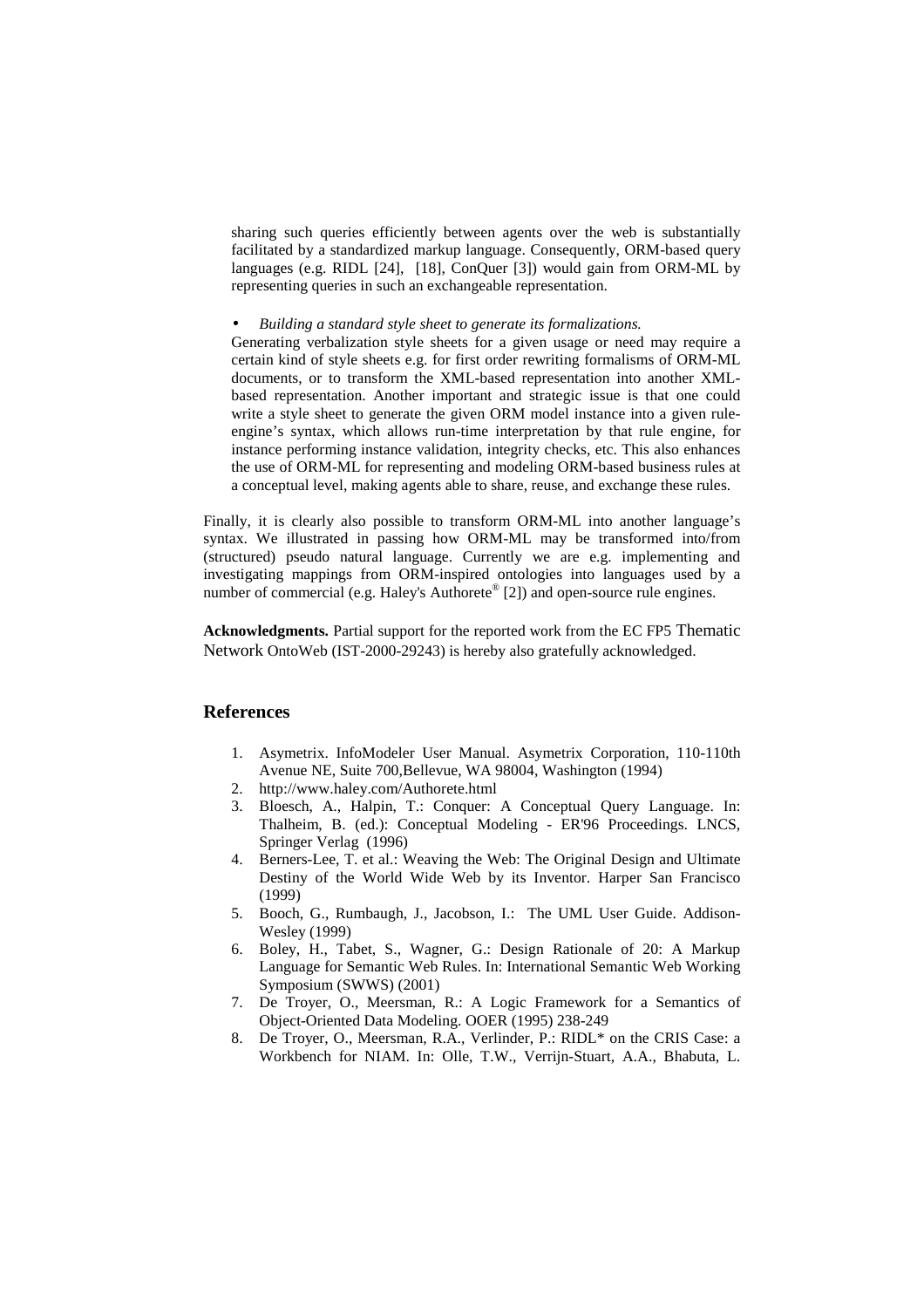(eds.): Computerized Assistance during the Information Systems Life Cyle. Elsevier Science Publishers B.V. North-Holland (1988) 375-459

- 9. Bird, L., Goodchild, A., Halpin, T.A.: Object Role Modelling and XML-Schema. In: Laender, A., Liddle, S., Storey, V. (eds.): Proceedings of the 19th International Conference on Conceptual Modeling (ER'00). LNCS, Springer Verlag (1999)
- 10. Gottesdiener, E.: Business RULES show power, Promise. In: Issue of Application Development Trends. vol4. no3 (1997)
- 11. Fensel, D., Bussler, C.: The Web Service Modeling Framework WSMF. Technical Report, Vrije Universiteit Amsterdam
- 12. Guide Business Rules Project, 11/95, GUIDE International Corporation, available at http://[www.guide.org/ap/apbrules.htm.](http://www.guide.org/ap/apbrules.htm) In Business RULES show power, Promise, by E. Gottesdiener, President, EBG consulting, Issue of application Development Trends, vol4., no3, (1997)
- 13. http://www.starlab.vub.ac.be/ORMML/ormml.xsd
- 14. North, K.: Modeling, Data Semantics, and Natural Language. In: New Architect magazine (1999)
- 15. Halpin, T.: Information Modeling and Relational Databases. 3rd Ed., Morgan-Kaufmann (2001)
- 16. NN.: Terminology for the Conceptual Schema and Information System. ISO Technical Report TR9007, ISO (1990)
- 17. Karp, P.D.: The design space of frame knowledge representation systems, Technical Report 520, SRI International AI Center (1992)
- 18. Meersman, R.: Languages for the High-Level End User. In: InfoTech State of the Art Report, Pergamon Press (1981)
- 19. Navathe, S., Elmasri, R.: Fundamentals of Database Systems, 3<sup>rd</sup> ed., Addison-Wesley (2001)
- 20. http://www.dfki.uni-kl.de/20/
- 21. Spaccapietra, S., Parent, C.: View Integration: A Step Forward in Solving Structural Conflicts, IEEE Transactions on Data and Knowledge Engineering 6(2), IEEE (1994)
- 22. Halpin, T.: Business Rules and Object Role Modeling. In: Issue of Database Programming & Design, vol. 9, no. 10 (1996) 66-72
- 23. Halpin, T.: Modeling for Data and Business Rules. An interview with Terry Halpin conducted by Ron Ross, Editor of Database Newsletter. In: Issue of the Database Newsletter (1997)
- 24. Verheyen, G., van Bekkum, P.: NIAM, An Information Analysis Method. In: Olle, T.W., Sol, H., Verrijn-Stuart, A. (eds.): IFIP Conference on Comparative Review of Information Systems Methodologies, North-Holland (1982).
- 25. Wintraecken, J.J.V.R.: The NIAM Information Analysis Method: Theory and Practice. Kluwer Deventer Netherlands (1990)
- 26. http://www.w3.org/XML/
- 27. http://www.w3.org/XML/Schema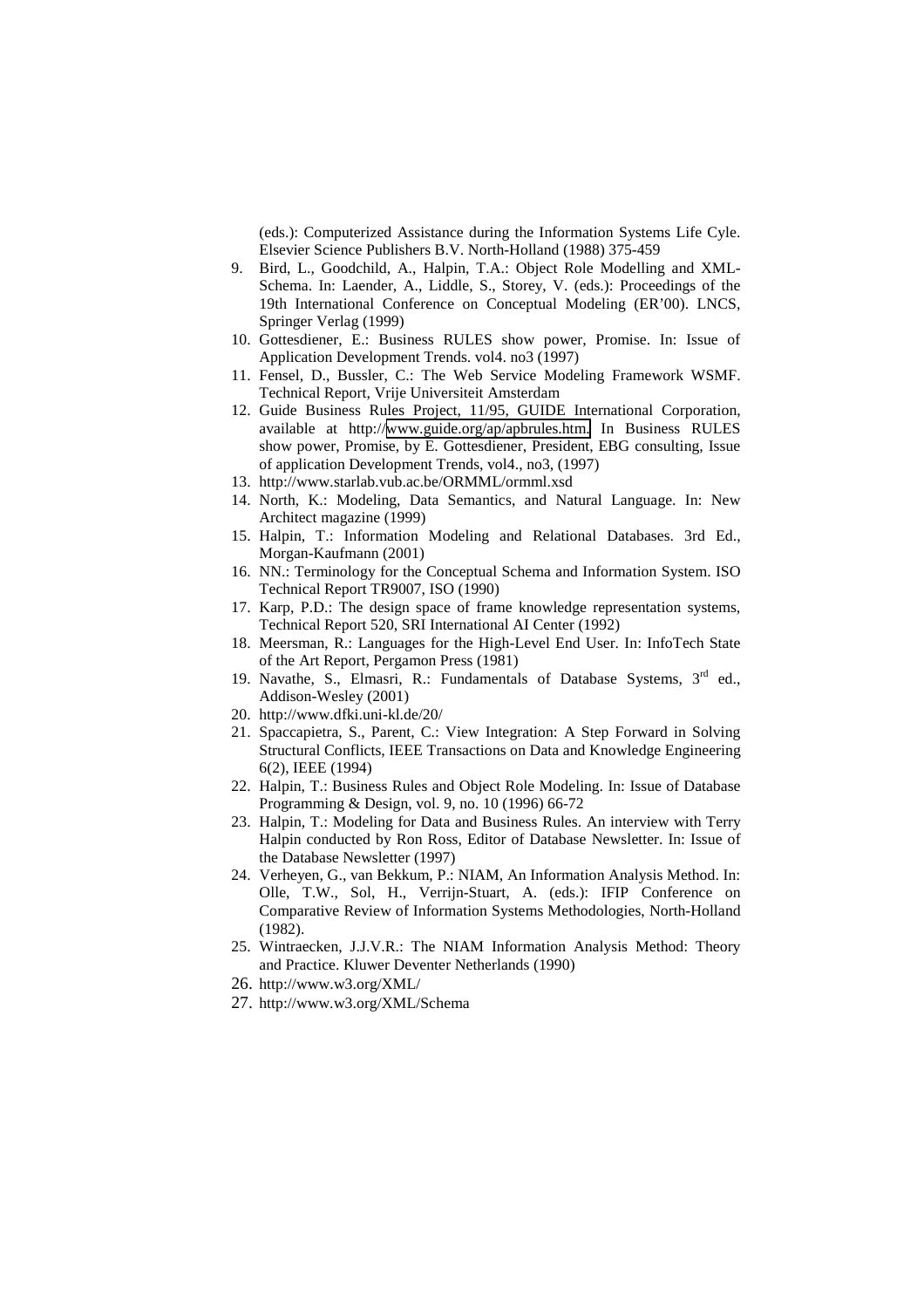# **Appendix**

A complete example of an ORM Schema with the associated ORM-ML file generated by the algorithm defined in Section 5.